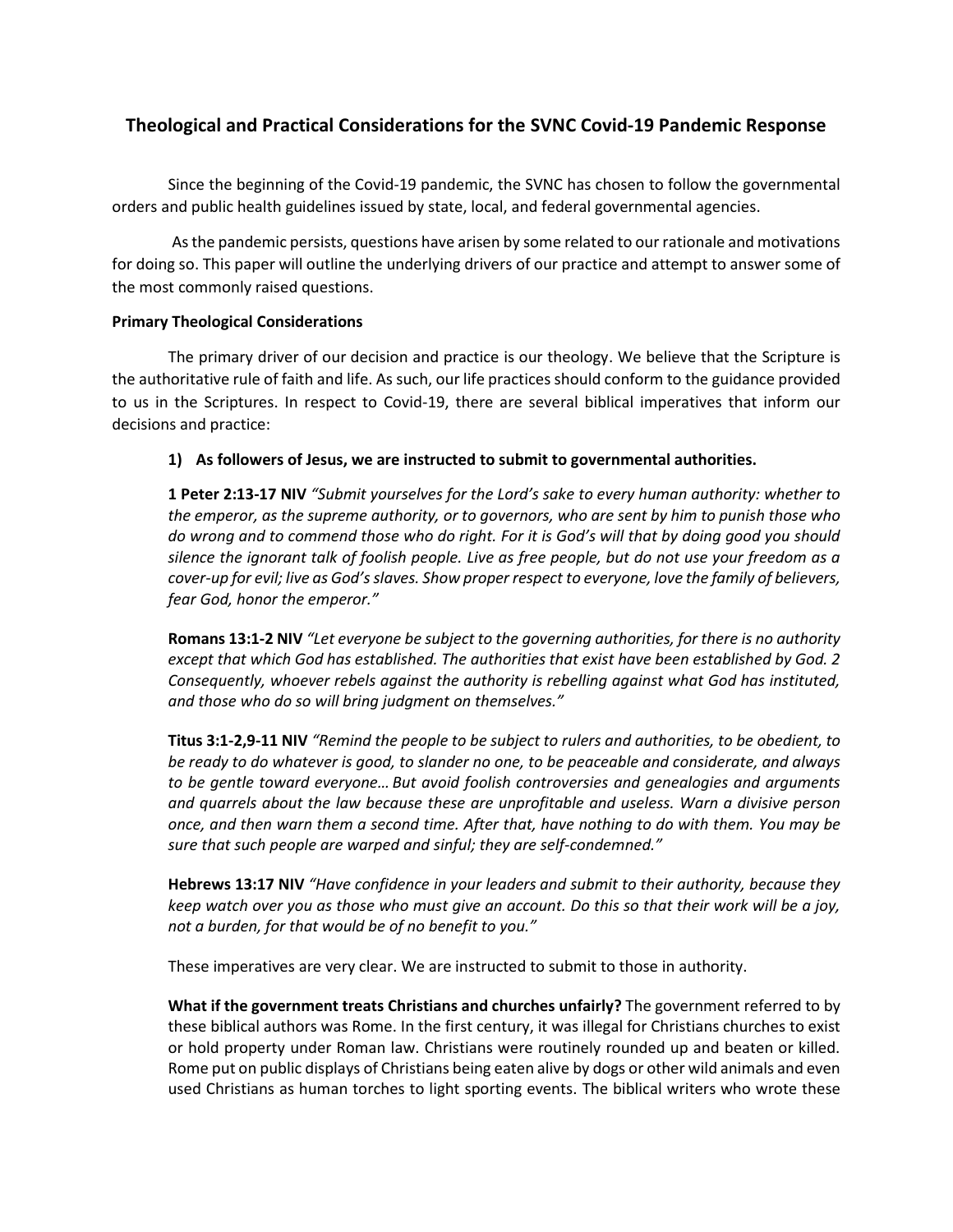passages had personally experienced beatings and imprisonment by the authorities, so they were aware of these facts and yet did not use the government's treatment of Christians as a rationale to disobey the authorities.

The restrictions American Christians are facing under this pandemic response are not equivalent to persecution. Claiming persecution for being required to adhere to public health and safety laws is dishonoring to the millions of Christians around the world who are being beaten, jailed, and killed for sharing the gospel. Crying wolf now when persecution is not happening will diminish the voice of the church when and if real persecution comes. It is worth noting that in most all states, church have been given less restrictive guidelines than other similar types of organization or gatherings in respect to the size of gatherings.

**What if we do not agree with the government's pandemic response?** Obedience is not predicated on agreement. We obey and we work for change. Americans live in a representative democracy and as such can register public comment on government actions, lobby legislators to change the laws, and vote for representatives and leaders that reflect the ideals they hold. In this way they can effect change, while still submitting to the current authority. The primary loyalty of the believer and the church as a whole, is to Jesus Christ and the Kingdom of God. Together we proclaim the gospel to everyone and avoid aligning ourselves with any one candidate or party so that we can represent Jesus clearly to everyone. Jesus tells us to seek first the Kingdom of God (Matthew 6:33) and reminds us that the kingdoms of this world are not the focus of his followers (John 18:36). Participate in the democratic process and vote your conscience; and remember your primary identity and loyalty is in Christ.

**What if other churches in my community are choosing to ignore the laws?** One of the early leaders of the church, Augustine of Hippo said, *"Right is right even if no one is doing it; wrong is wrong even if everyone is doing it."* King Saul responded to the pressure of his army and disobeyed God's instructions and the prophet Samuel noted to Saul that *"to obey is better than sacrifice"* (I Samuel 15:22 NIV). We are not responsible for the actions of other churches or followers of Jesus, only our own actions. The Apostle Paul put it this way, *"Who are you to judge someone else's servant? To their own master, servants stand or fall"* Romans 14:4, NIV. The actions of others will not be the basis upon which we are called to give an account before Christ. It is our own motivations and actions for which we will have to give account.

**What if the laws are oppressive and interfere with our individual rights?** Jesus spoke specifically to this issue in Matthew 5:41 NIV *"If anyone forces you to go one mile, go with them two miles."*  Jesus is referencing the oppressive Roman law that allowed Roman soldiers to compel anyone at any time to carry their gear (70-100lb pack) for one mile. Nobody wanted to be subjected to that, to be treated like a pack animal, yet Jesus teaches that his followers should willingly bear the burden, not just the required mile, but a second mile.

From beginning to end, the Bible addresses how God gives people laws and commands and ways they are to organize themselves and live together in society. The Hebrew word for this is tzedakah. It is the ethical obligation to do what is right and just, specifically by being charitable and giving towards others – with emphasis on the poor and marginalized. Most familiar to us are the 10 Commandments given in Exodus 20 that begins by God reminding the people of their freedom: "I am the Lord your God, who brought you out of Egypt, out of the land of slavery." The way that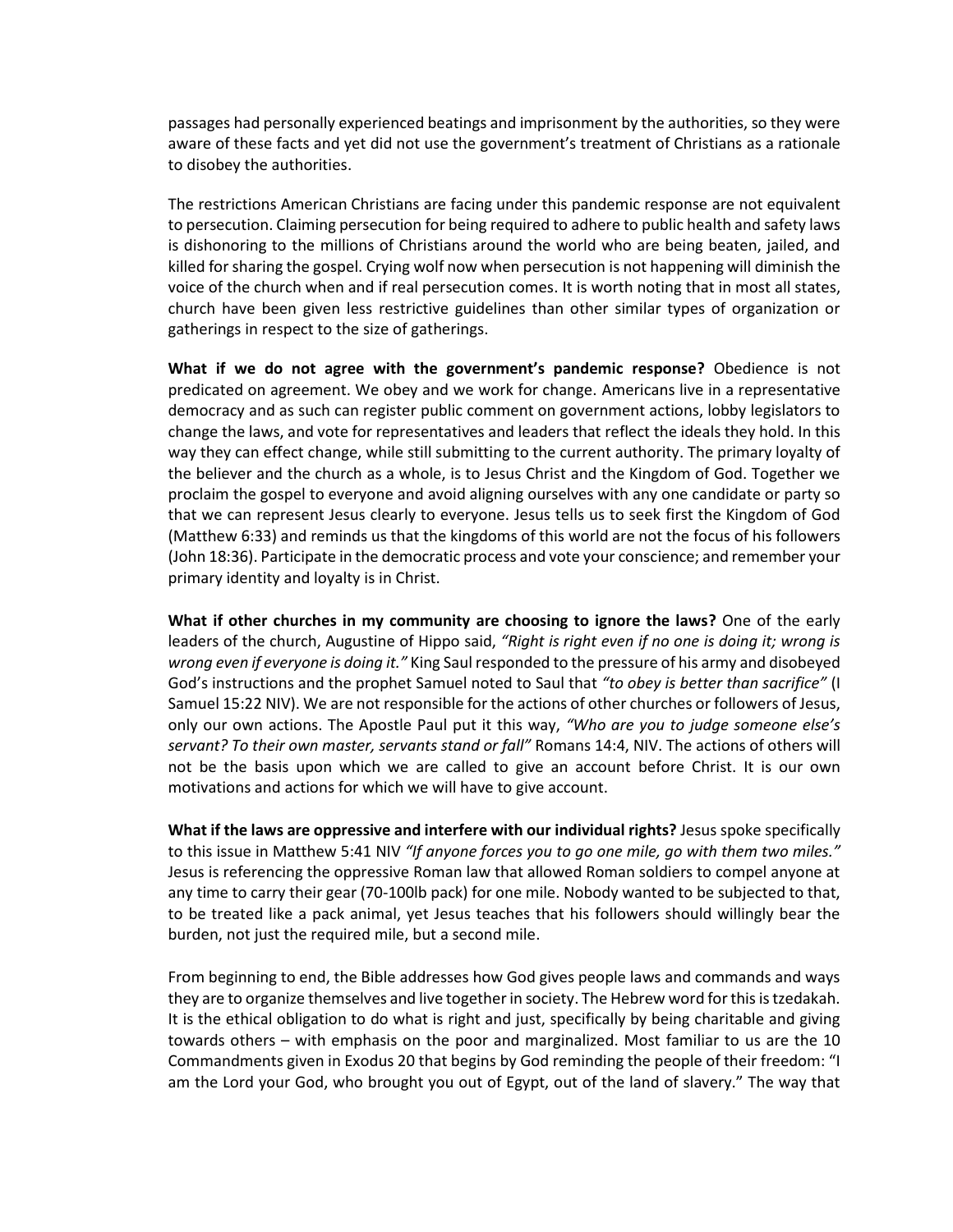freedom is upheld is through the commands that follow that all prioritize love and care for others over the individual.

Galatians 5:1,13-14 (CEB) is a New Testament example of the same idea: "Christ has set us free for freedom…You were called to freedom, brothers and sisters; only don't let this freedom be an opportunity to indulge your selfish impulses, but serve each other through love. All the Law has been fulfilled in a single statement: Love your neighbor as yourself."

The Bible never speaks of individual freedom or rights as we speak of that today. It always speaks of freedom in reference to how we put others before ourselves and lay down our lives for others as Christ did for us.

**Is it ever acceptable, biblically, to defy governmental authority?** Yes. The scriptures talk about three instances where civil disobedience is warranted:

- **a) When we are asked to commit sins by our actions**. Shadrach, Meshach and Abednego refused to commit idolatry when commanded to do so by the king in Daniel 3. The Israelite midwives refused to kill male babies at the order of Pharaoh in Exodus 1.
- **b) When we are asked to sin by omitting behavior commanded by God.** Daniel refused to stop praying when commanded to do so by the law in Daniel 6. Throughout the book of Acts the apostles refused to stop proclaiming the gospel when ordered to stop by the authorities saying, *"We must obey God rather than human beings!"* Acts 5:29, NIV.
- **c) In order to advocate for justice for the poor, oppressed, widows, orphans, and immigrants.** To not advocate for the vulnerable and the marginalized is a sin of omission. In Isaiah, God says, *"Wash and make yourselves clean. Take your evil deeds out of my sight; stop doing wrong. Learn to do right; seek justice. Defend the oppressed. Take up the cause of the fatherless; plead the case of the widow"* Isaiah 1:16-17, NIV. Psalms 82:3-4 challenges us to *"Defend the weak and the fatherless; uphold the cause of the poor and the oppressed. Rescue the weak and the needy; deliver them from the hand of the wicked"*  NIV. *"This is what the Lord says: Do what is just and right. Rescue from the hand of the oppressor the one who has been robbed. Do no wrong or violence to the foreigner, the fatherless or the widow, and do not shed innocent blood in this place."* Jeremiah 22:3, NIV. The Apostle James says, "*Religion that God our Father accepts as pure and faultless is this: to look after orphans and widows in their distress and to keep oneself from being polluted by the world."* James 1:27, NIV.

Taking these courageous stands may have legal ramifications and negative consequences that result in suffering. The scripture teaches us that in such suffering we identify with Christ (I Peter 4:13, Philippians 3:10, 2 Corinthians 1:5, Luke 9:23).

**Aren't the current restrictions on gatherings asking us to sin by omission in violation of Hebrews 10:24-25?** Hebrews 10: 24-25, NIV says, *"And let us consider how we may spur one another on toward love and good deeds, not giving up meeting together, as some are in the habit of doing, but encouraging one another—and all the more as you see the Day approaching."* In this passage we are instructed not to stop gathering together for encouragement, worship, and discipleship. The current restrictions do not stop us from gathering. We can gather digitally or in limited size physical gatherings. When this was written churches could not own buildings and so they met in homes and in smaller gatherings than we are accustomed to. Large physical gatherings are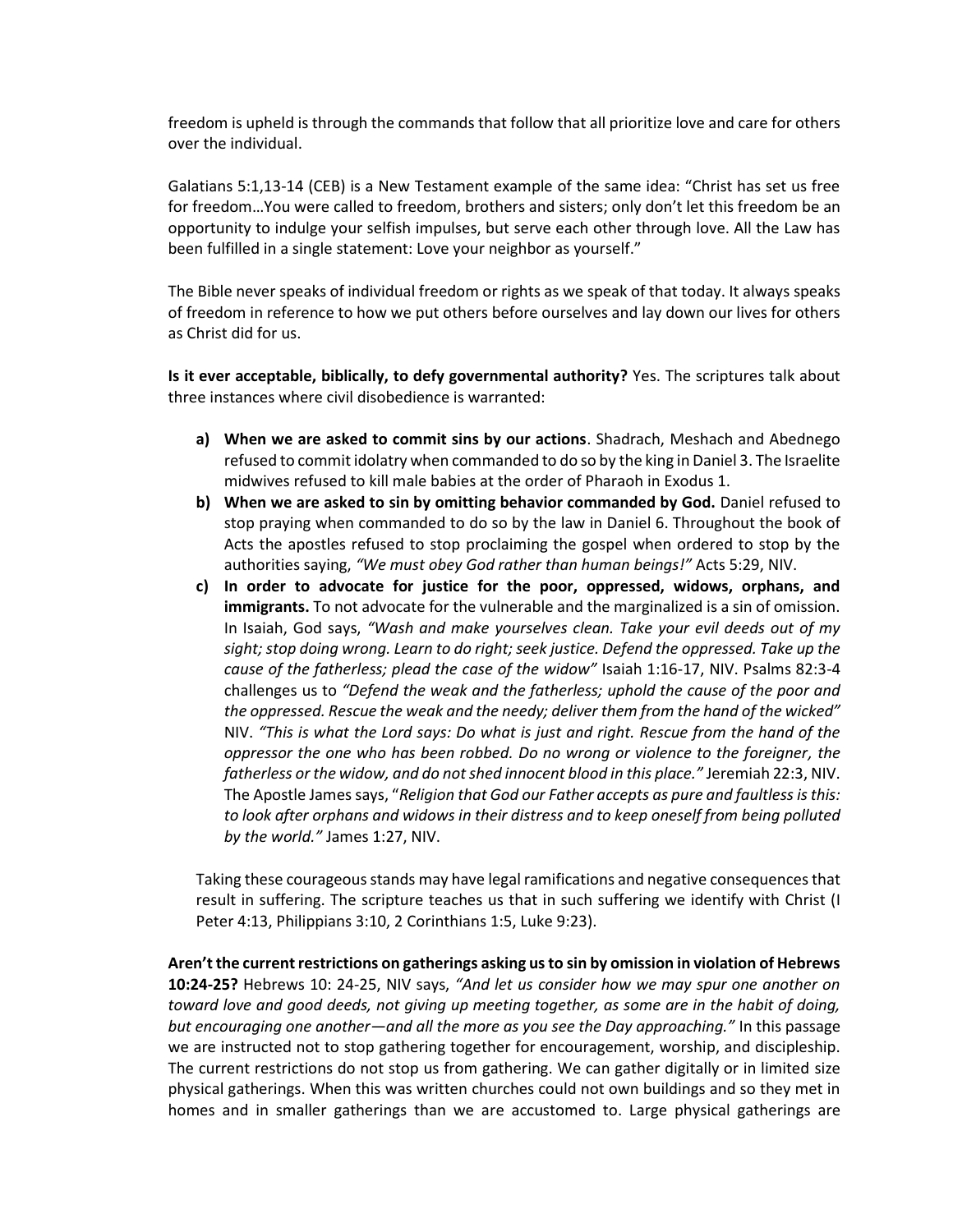wonderful and meaningful but are not necessary for adhering to the instructions laid out in this passage. Jesus said, *"For where two or three gather in my name, there am I with them."* Matthew 18:20 NIV. While meeting in smaller settings – even in twos and threes – is a different experience than gathering with hundreds, we can worship, encourage, learn, experience community, and minister to people far from God in these settings.

### **2) As followers of Jesus, we are instructed to love our neighbors.**

**Romans 13:8-10 NIV** *"Let no debt remain outstanding, except the continuing debt to love one another, for whoever loves others has fulfilled the law. The commandments, 'You shall not commit adultery,' 'You shall not murder,' 'You shall not steal,' 'You shall not covet,' and whatever other command there may be, are summed up in this one command: 'Love your neighbor as yourself.' Love does no harm to a neighbor. Therefore, love is the fulfillment of the law."*

**Matthew 22:34-40 NIV** *"Hearing that Jesus had silenced the Sadducees, the Pharisees got together. One of them, an expert in the law, tested him with this question: 'Teacher, which is the greatest commandment in the Law?' Jesus replied: 'Love the Lord your God with all your heart and with all your soul and with all your mind. This is the first and greatest commandment. And the second is like it: Love your neighbor as yourself. All the Law and the Prophets hang on these two commandments.'"*

**John 15:12-14 NIV "***My command is this: Love each other as I have loved you. Greater love has no one than this: to lay down one's life for one's friends. You are my friends if you do what I command."*

**Matthew 5:43-48 NIV** *"You have heard that it was said, 'Love your neighbor and hate your enemy.' But I tell you, love your enemies and pray for those who persecute you, that you may be children of your Father in heaven. He causes his sun to rise on the evil and the good and sends rain on the righteous and the unrighteous. If you love those who love you, what reward will you get? Are not even the tax collectors doing that? And if you greet only your own people, what are you doing more than others? Do not even pagans do that? Be perfect, therefore, as your heavenly Father is perfect."*

These imperatives are very clear. All people matter to God and we are instructed to love the people around us, deserving or undeserving, to the point of laying down our own lives. This means that we can and should observe public health guidelines out of love for others. If we can lower the risk of someone else contracting this disease through **temporary changes** (i.e., wearing a mask, physical distancing, service adjustments, etc.), then by all means this is a very small ask to preserve their health or perhaps even their life. Choosing to sacrifice our preferences or convenience for the sake of others is the pathway of a follower of Jesus. Jesus said, *"Whoever wants to be my disciple must deny themselves and take up their cross and follow me. For whoever wants to save their life will lose it, but whoever loses their life for me will find it. What good will it be for someone to gain the whole world, yet forfeit their soul? Or what can anyone give in exchange for their soul?"* Matthew 16:24-26, NIV.

**Isn't it living in fear if we wear masks, socially distance, and abide by other public health guidelines?** It can be. People can be motivated by fear. The Apostle Paul tells us not to be motivated by fear, but rather by love and self-discipline (2 Timothy 1:7). We do not need to be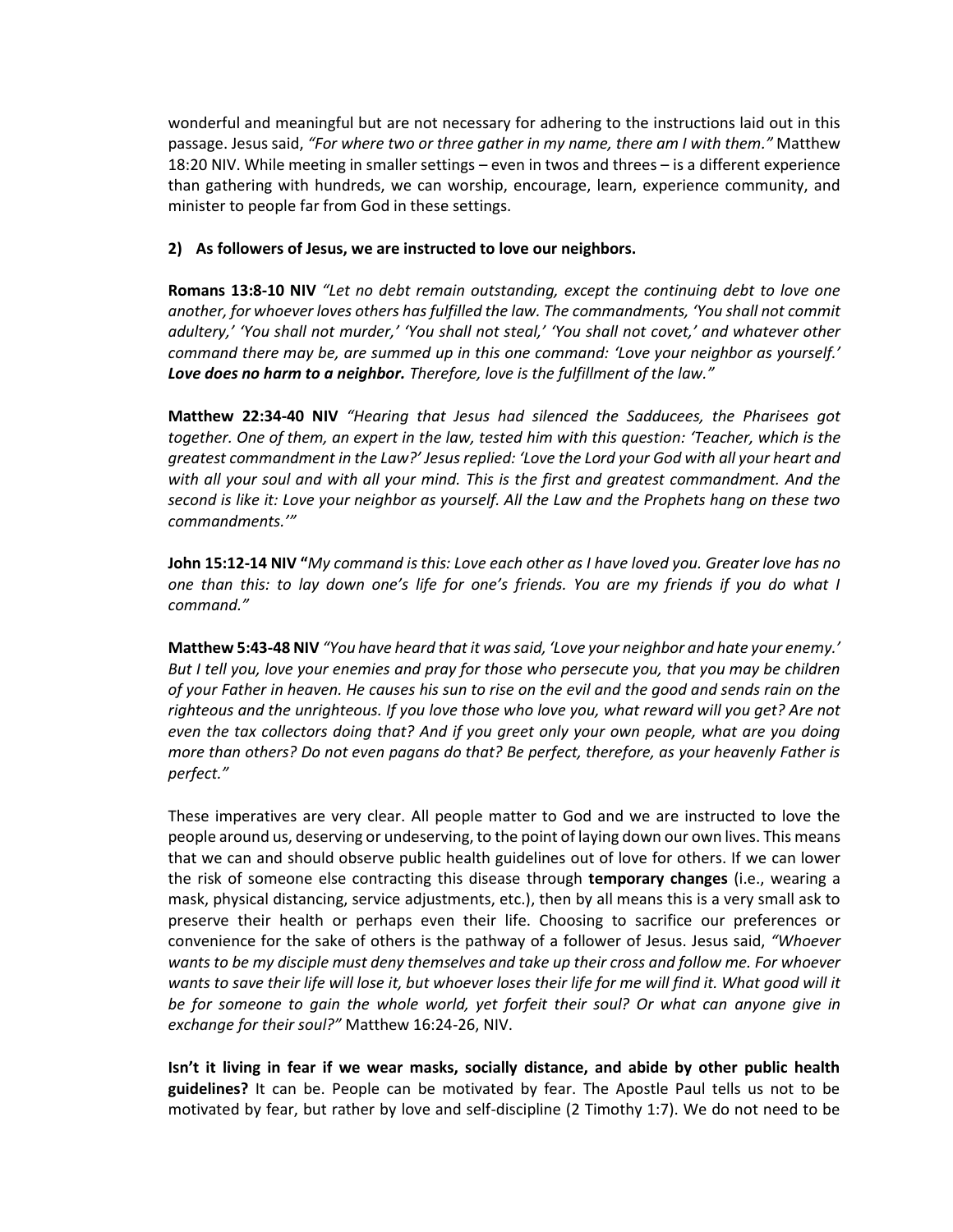afraid for we have nothing to fear in death (Philippians 1:21-26). We do need to practice selfdiscipline and love by putting aside our own interest and looking to the interest of others (Philippians 2:3-4).

Out of love for others we can endure the temporary inconveniences of this pandemic to show others the love of Jesus. In observing the guidelines, we are not living in response to fear, but boldly living out of love. Old Testament scholar, Bruce Waltke notes that in Proverbs the righteous are described as those who "are willing to disadvantage themselves to advantage the community; the wicked are willing to disadvantage the community to advantage themselves." When we disadvantage ourselves for the wellbeing of others, we are following the example of Jesus (Philippians 2) and demonstrating our trust in God and his love for the world.

**What if we do not agree with the government's interpretation of the science?** We do not have to agree to comply. The government is responsible to protect the populace and we are responsible to obey and effect change by responding biblically and by participating in the process (see above).

#### **Primary Leadership Considerations**

While the primary driver of our decision and practice is our theology, there are also leadership considerations:

**1) As church leaders we are asked to be good stewards of the health of our people and of our witness in the community.** 

The Lord has entrusted us with the care of people we lead. Paul exhorts Timothy to *"guard what has been entrusted to your care."* (I Timothy 6:20, NIV). Churches all over the world have seen COVID outbreaks in their churches and have experienced the heartbreak of having people die or become severely impacted by the disease. The cautionary stories, in many cases (especially where the church ignored public health guidelines) are filled with regret by church leaders and scorn by the community.

With the increased number of cases in our local community throughout the fall, we recognize the likelihood of having COVID positive individuals at our in-person services (during the month of November the likelihood of at least one positive person in each service has been greater than 95%). At the same time, we have yet to have any known close contacts in our building.

While we cannot guarantee that no transmissions will occur in our building, we can work diligently to prevent transmissions, and we can learn from the experiences of others.

# **2) As church leaders we have a missional mandate to continue to reach people and make disciples.**

Throughout the pandemic, our church's focus has remained the same, we want to know and follow Jesus Christ. Our attitude has not been to hunker down and endure, but rather, to be faithful to the mission of Jesus Christ in the midst of these different and challenging days. How we have done some of this has changed, but the love and grace of God continues to be made known.

Since the pandemic began, we have seen: people come to know Christ, people recommit their lives to Christ, people answer calls to ministry, and new people come to church for the very first time.